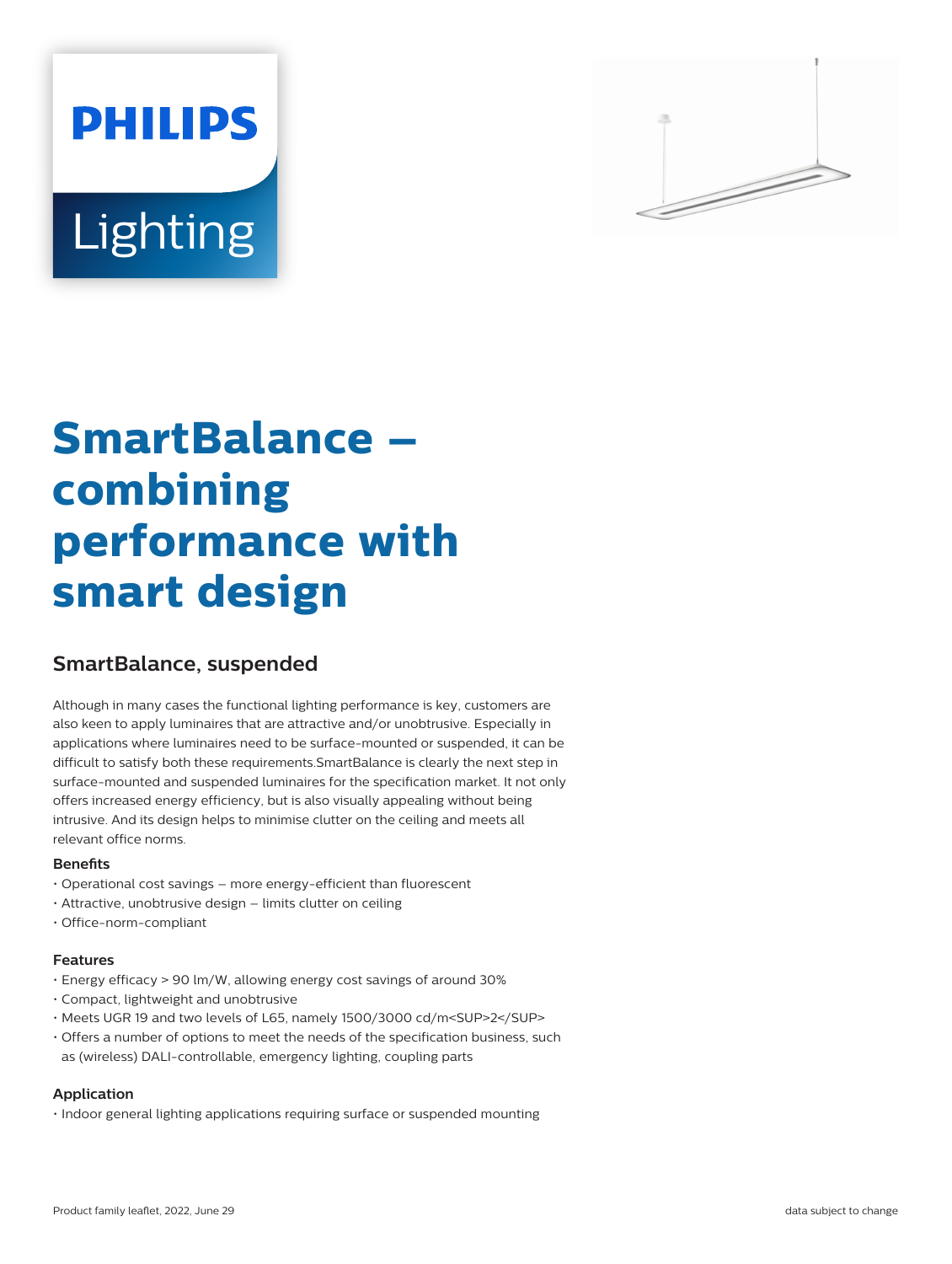#### **Warnings and Safety**

- The product is IPX0 and as such is not protected against water ingress, so we strongly recommend that the environment in which the luminaire is to be installed is suitably checked
- If the above advice is not taken and the luminaires are subject to water ingress, Philips/Signify cannot guarantee safe use and the product warranty will become void

#### **Specifications**

| <b>Type</b>                                                | SP480P (direct lighting version)          | Dimming              | Dimmable                                                      |
|------------------------------------------------------------|-------------------------------------------|----------------------|---------------------------------------------------------------|
|                                                            | SP482P (direct/indirect lighting version) | Control system input | DALI                                                          |
| Light source                                               | Philips Fortimo LED Line 1R               | <b>Options</b>       | Emergency lighting: 1.5 hours                                 |
| Power (+/-10%)                                             | SP480P: 25 W (4,000 K/ACC-MLO)            |                      | Coupling piece (to connect up to 3 luminaires)                |
|                                                            | SP480P: 30 W (4,000 K/ACC-MLO)            |                      | ActiLume Wireless system                                      |
|                                                            | SP482P: 33.5 W (4,000 K/ACC-MLO)          | <b>Material</b>      | Housing: polycarbonate and sheet metal                        |
| Luminous flux                                              | 3.000, 3.500 or 4.000 lm                  |                      | Cover/optic: PMMA or polycarbonate                            |
| <b>Correlated Colour</b>                                   | 3,000 or 4,000 K                          | Colour               | White (WH) or silver grey (SI)                                |
| Temperature                                                |                                           | Optic                | OLC micro-lens optic made of clear acrylic (ACC-MLO)          |
| Colour Rendering Index >80                                 |                                           | Connection           | Push-in connector (PI)                                        |
| Lumen maintenance at L80                                   |                                           | Maintenance          | Optical module sealed for life; no internal cleaning required |
| median useful life*                                        |                                           | Installation         | Suspended mounting with a set of single steel-wire            |
| 50,000h                                                    |                                           |                      | suspensions including a power cable, 170 cm                   |
| Control gear failure rate 5%                               |                                           |                      | Suspension set SM1: set with twin metal tubes                 |
| at median useful life                                      |                                           |                      | Suspension set SM2: set with ceiling cap and metal tube       |
| 50,000h                                                    |                                           |                      | Suspension set SMT1: connection with clips to an exposed T-   |
| Performance Ambient +25 °C                                 |                                           |                      | bar ceiling with two steel-wire suspensions                   |
| <b>Temperature Tg</b>                                      |                                           |                      | Fast fine adjustment with clutch device (Reutlinger)          |
| <b>Operating temperature</b> $+10$ to $+35$ <sup>o</sup> C |                                           |                      | Through-wiring possible                                       |
| range                                                      |                                           |                      | Optional: coupling piece for mechanical and power/data        |
| <b>Driver</b>                                              | Built-in                                  |                      | connection of up to three suspended luminaires                |
| <b>Mains voltage</b>                                       | 220-240 V / 50-60 Hz                      |                      |                                                               |
|                                                            |                                           |                      |                                                               |

#### **Product details**



**Coupling piece (kit) Coupling piece (kit)**

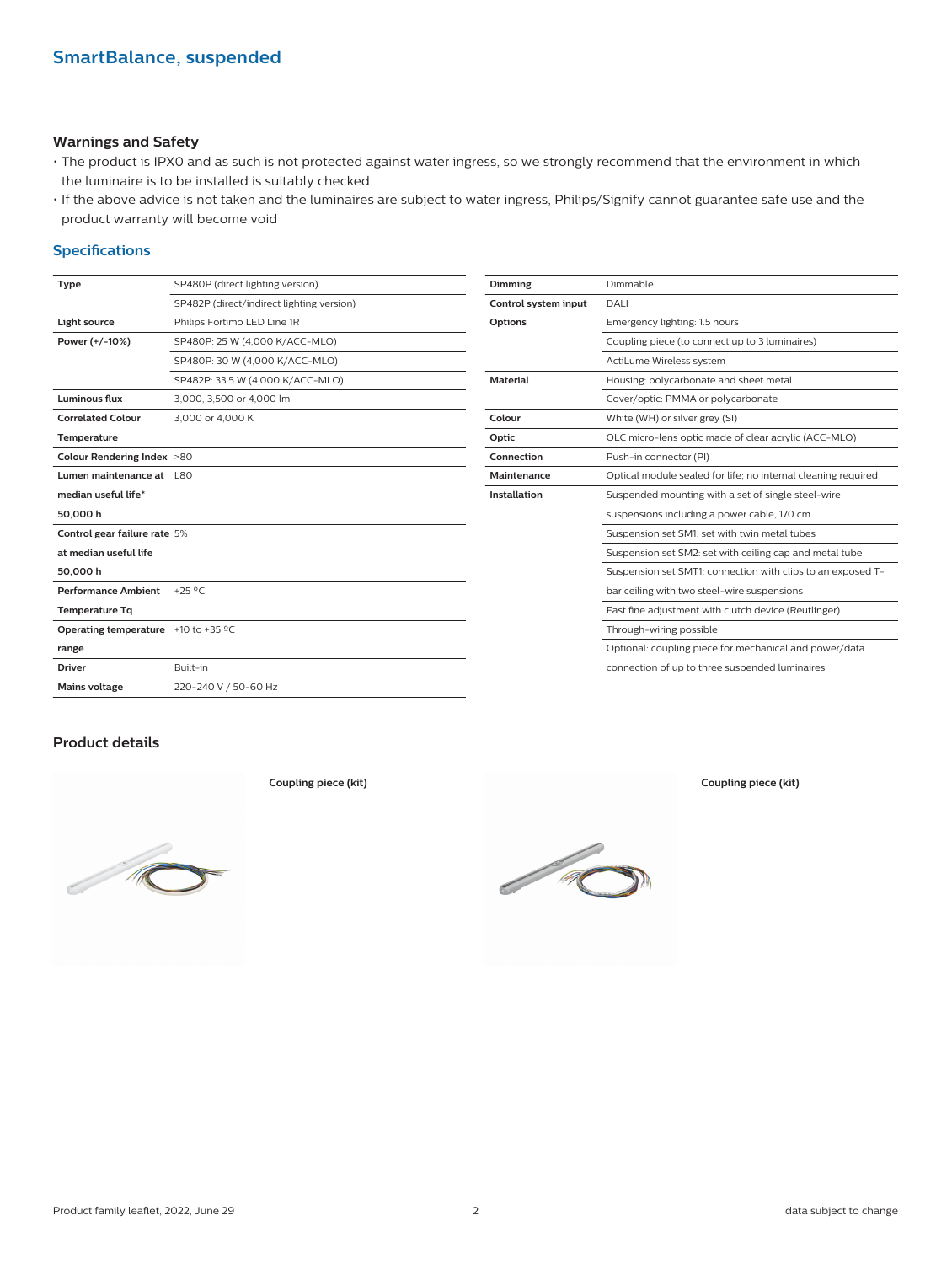#### **Product details**





**IPDP\_SP480Pi\_0001-Detail photo**

**IPDP\_SP480Pi\_0005-Detail**

**photo**





**IPDP\_SP480Pi\_0011-Detail photo**







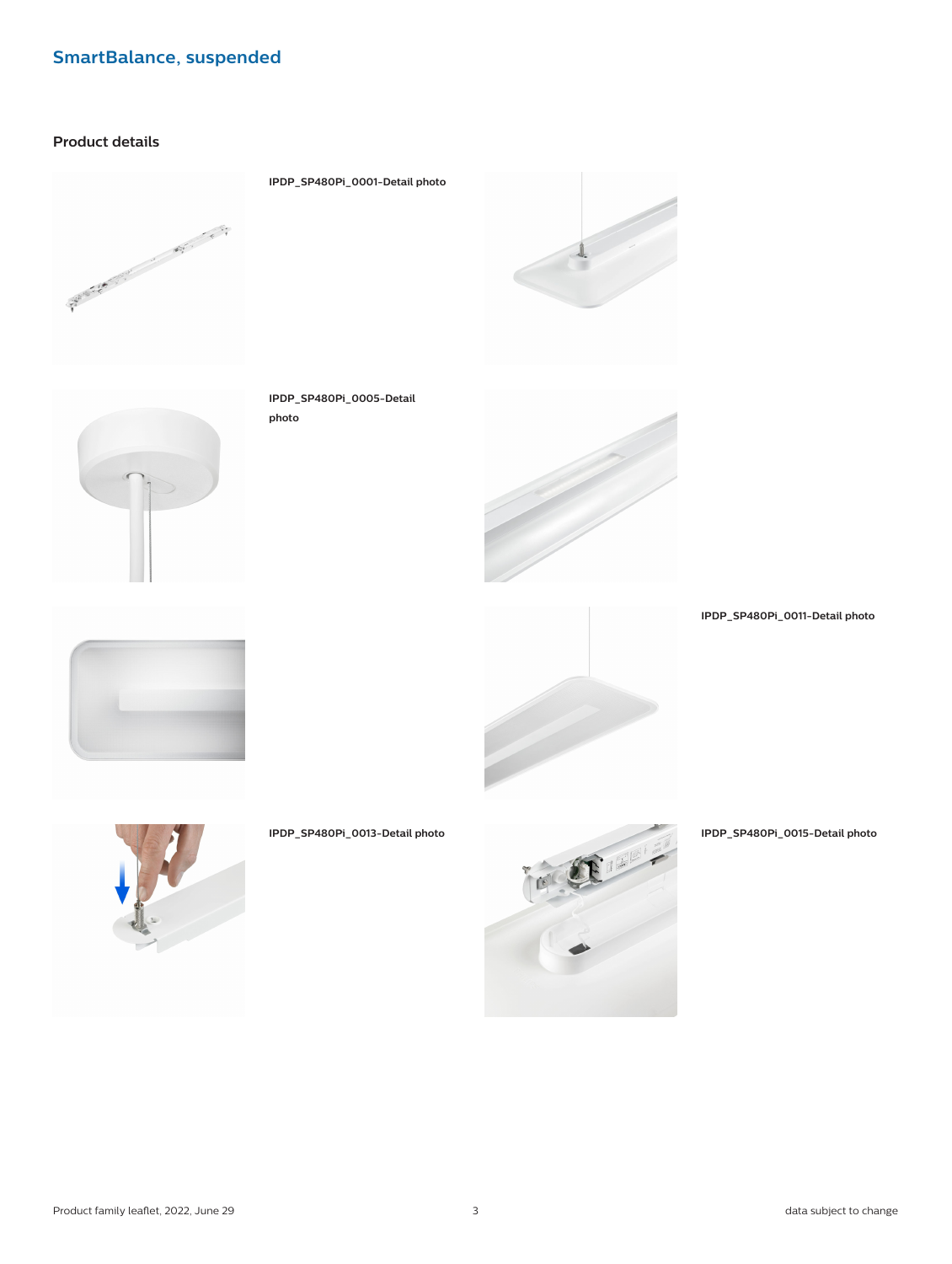#### **Product details**







#### **Accessories**



Coupling piece

Ordercode 910403218203



#### Coupling piece

Ordercode 910403218303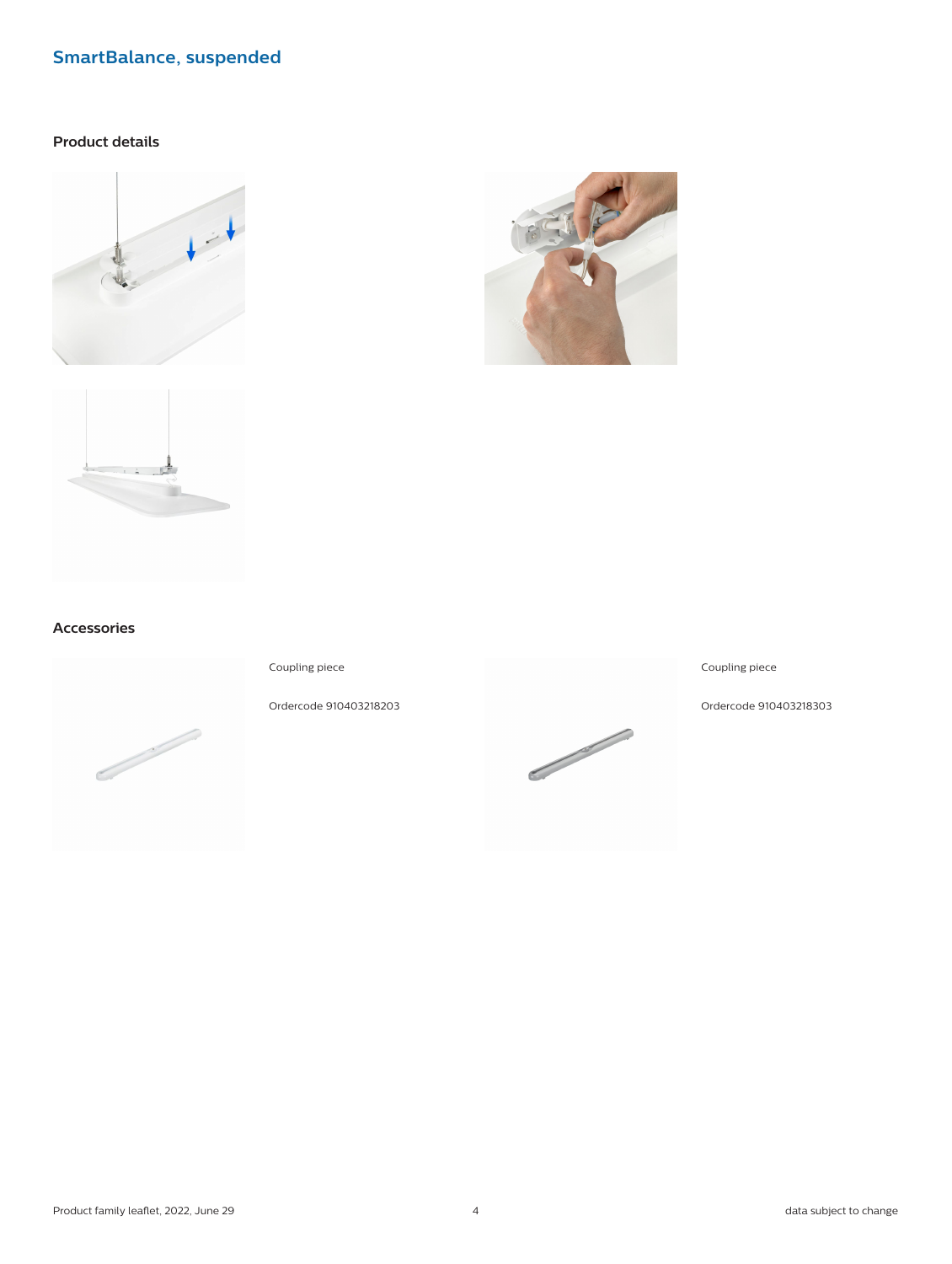| <b>Application Conditions</b>              |                    |
|--------------------------------------------|--------------------|
| Ambient temperature range                  | +10 to +40 °C      |
| <b>Maximum dimming level</b>               | 1%                 |
| Suitable for random switching              | <b>No</b>          |
|                                            |                    |
| <b>Approval and Application</b>            |                    |
| Mech. impact protection code               | IK <sub>02</sub>   |
| Ingress protection code                    | <b>IP20</b>        |
|                                            |                    |
| <b>Controls and Dimming</b>                |                    |
| <b>Dimmable</b>                            | Yes                |
|                                            |                    |
| <b>Operating and Electrical</b>            |                    |
| <b>Input Voltage</b>                       | 220-240 V          |
|                                            |                    |
| <b>General Information</b>                 |                    |
| Beam angle of light source                 | $= 0$              |
| <b>CE mark</b>                             | CE mark            |
| <b>Protection class IEC</b>                | Safety class I (I) |
| <b>Driver included</b>                     | Yes                |
| <b>ENEC mark</b>                           | <b>ENEC</b> mark   |
| <b>Flammability mark</b>                   | F                  |
| <b>Glow-wire test</b>                      | 650/5              |
| Light source replaceable                   | <b>No</b>          |
| Number of gear units                       | 1 unit             |
| Optic type                                 | <b>No</b>          |
| <b>Product family code</b>                 | <b>SP482P</b>      |
|                                            |                    |
| <b>Initial Performance (IEC Compliant)</b> |                    |
| <b>Initial chromaticity</b>                | (0.38, 0.38) SDCM  |
|                                            | $3$                |
| Init. Corr. Colour Temperature             | 4000 K             |
| Init. Colour rendering index               | >90                |
| <b>Luminous flux tolerance</b>             | $+/-10%$           |
|                                            |                    |
| <b>Light Technical</b>                     |                    |
| <b>Flickering</b>                          | 1                  |
| <b>Stroboscopic effect</b>                 | 0.4                |
|                                            |                    |
| <b>Mechanical and Housing</b>              |                    |
| Colour                                     | White              |

| Order Code   | <b>Full Product Name</b>             | Driver failure rate at 5,000 hours |
|--------------|--------------------------------------|------------------------------------|
| 910505100284 | SP482P LED40S/940 PSD ACC-MLO SM2 WH | 0.01%                              |
| 910505100507 | SP482P LED50S/940 PSD ACC-MLO SM2    | -                                  |

#### **General Information (1/2)**

|                   |                                |                          | Optical    |                          |                  |                   |                                |        | Optical                  |                          |                          |
|-------------------|--------------------------------|--------------------------|------------|--------------------------|------------------|-------------------|--------------------------------|--------|--------------------------|--------------------------|--------------------------|
|                   |                                | Cap                      | cover/lens |                          | Glare-shielding  |                   |                                | Cap    | cover/lens               |                          | Glare-shielding          |
| <b>Order Code</b> | <b>Full Product Name</b>       | base                     | type       |                          | Gear accessories | <b>Order Code</b> | <b>Full Product Name</b>       | base   | type                     |                          | Gear accessories         |
|                   | 910505100284 SP482P LED40S/940 | $\overline{\phantom{a}}$ | ACC-MLO    | $\overline{\phantom{a}}$ | <b>No</b>        |                   | 910505100507 SP482P LED50S/940 | $\sim$ | $\overline{\phantom{a}}$ | $\overline{\phantom{0}}$ | $\overline{\phantom{0}}$ |
|                   | PSD ACC-MLO SM2                |                          |            |                          |                  |                   | PSD ACC-MLO SM2                |        |                          |                          |                          |
|                   | WH                             |                          |            |                          |                  |                   |                                |        |                          |                          |                          |

#### **General Information (2/2)**